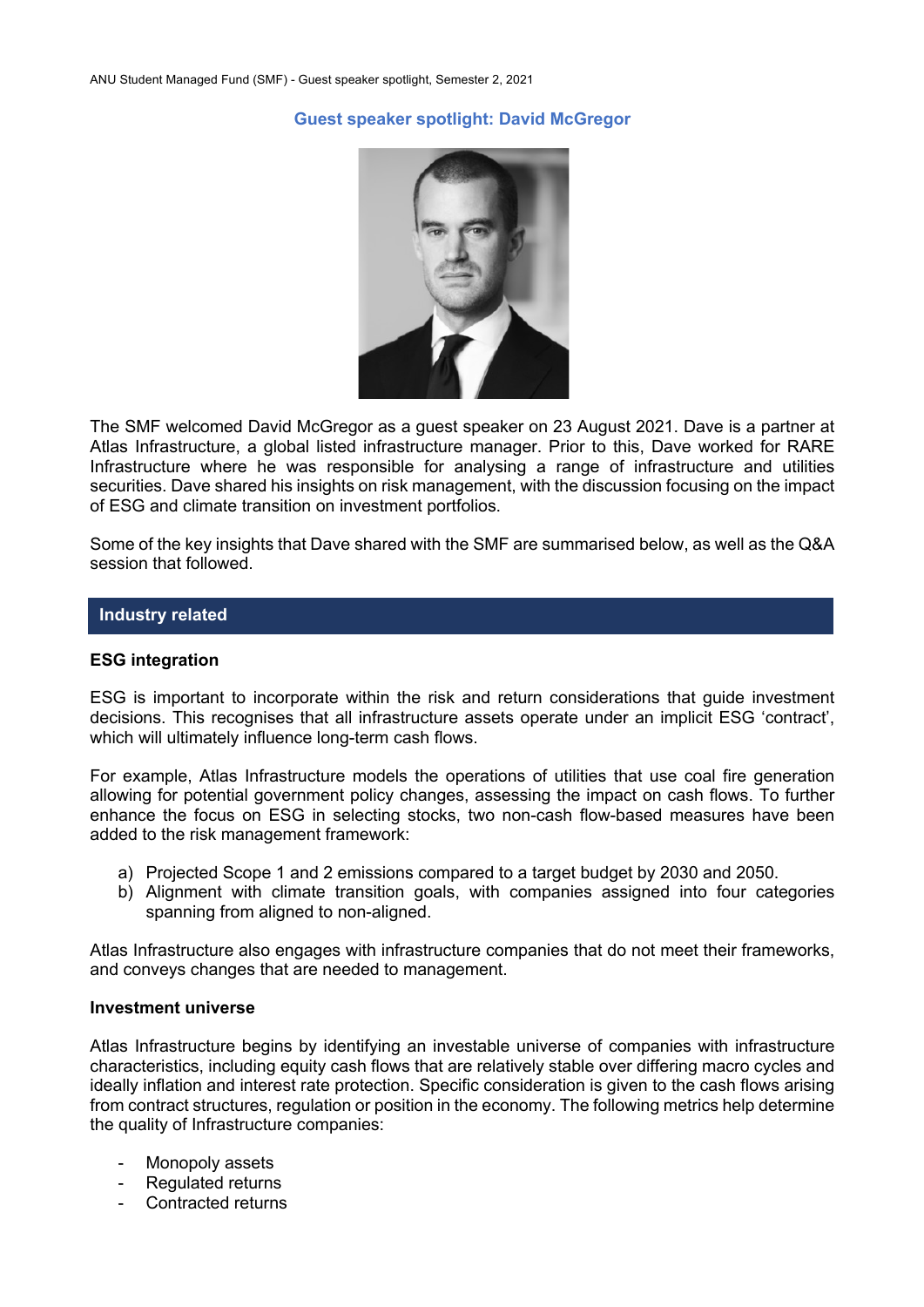- Asset duration
- Inflation protection
- Interest rate hedge

These metrics are measured, and companies given a quantitative score, and assigned to either Atlas Infrastructure's Core universe, the Enhanced universe, or otherwise treated as Excluded companies that not considered for investment.

# **Q&A**

## **1. Do you think the proposal of paying coal fired generators to sustain capacity is viable?**

Atlas Infrastructure focuses on the broad direction and magnitude of policy change. Coal fired generation technology is not an effective capacity filler as it takes 24 hours to get burning. Rather, open cycle generation gas is now the marginal provider of intermittent power. Similar policy measures have been seen in Germany, where there is a union to protect the coal industry. The proposal is likely to be a short-lived bridging mechanism to where we need to, and where the policy is heading.

## **2. What would you look for in an infrastructure asset or company to ensure that rising input costs will not negate the benefits of having inflation linked revenues or cash flows?**

In many infrastructure assets there is explicit inflation pass through, such that if inflation goes up by 1% then revenues also go up by 1%. Most of the regulated network's costs are directly passed on to users. For assets like toll roads and windfarms, there are not a lot of maintenance requirements and therefore input costs are not highly relevant.

Another issue is how increases in inflation translate through into bond yields and allowable rates of return under regulation, i.e. if a static real rate of return is accommodated. It is important to determine if the company's assets have interest rate protection, and if that is able to be passed through. Most regulated networks have this, and it will pass through to their cost of capital. Companies that do not have this protection are interest rate sensitive purely because of the impact on cost of capital.

## **3. What changes in policies, and related legal and regulatory risks, do you monitor that could impact the base case scenario for transition to renewables?**

Many renewables are now cost-competitive. We are currently looking at policies around storage and firming, for instance the way that batteries or hydrogen are being integrated. Effectively, you can only model renewables getting to 50-70% of your generation before you need a real solution to storage and firming. We are not seeing this in Australia as yet but are seeing it in Europe.

In relation to air travel, we are looking at both policy change and the ways that companies are using air travel. As an example, in Europe there is legislation emerging that limits short-term flying by companies when there is a rail alternative.

## **4. What are your views on actively incorporating offsetting measures such as carbon capture technology or carbon credits?**

Some companies incorporate these aspects, but we do not give them credit for it. The reason is that carbon markets are not sufficiently formalised to have a clear and measurable effect on overall carbon output. When thinking about carbon offsets from trees being planted, there is no formalisation around how many trees survive to permanency and how much carbon is captured. We also do not give credit to technologies like carbon capture as it is not yet commercial on an industrial scale.

Some investors adopt the view that it is ultimately right to own renewables and wrong to own coal assets. This is not healthy, as it creates bubbles where investors buy renewables to such an extent that attractive equity returns are no longer available in renewables, and instead become available